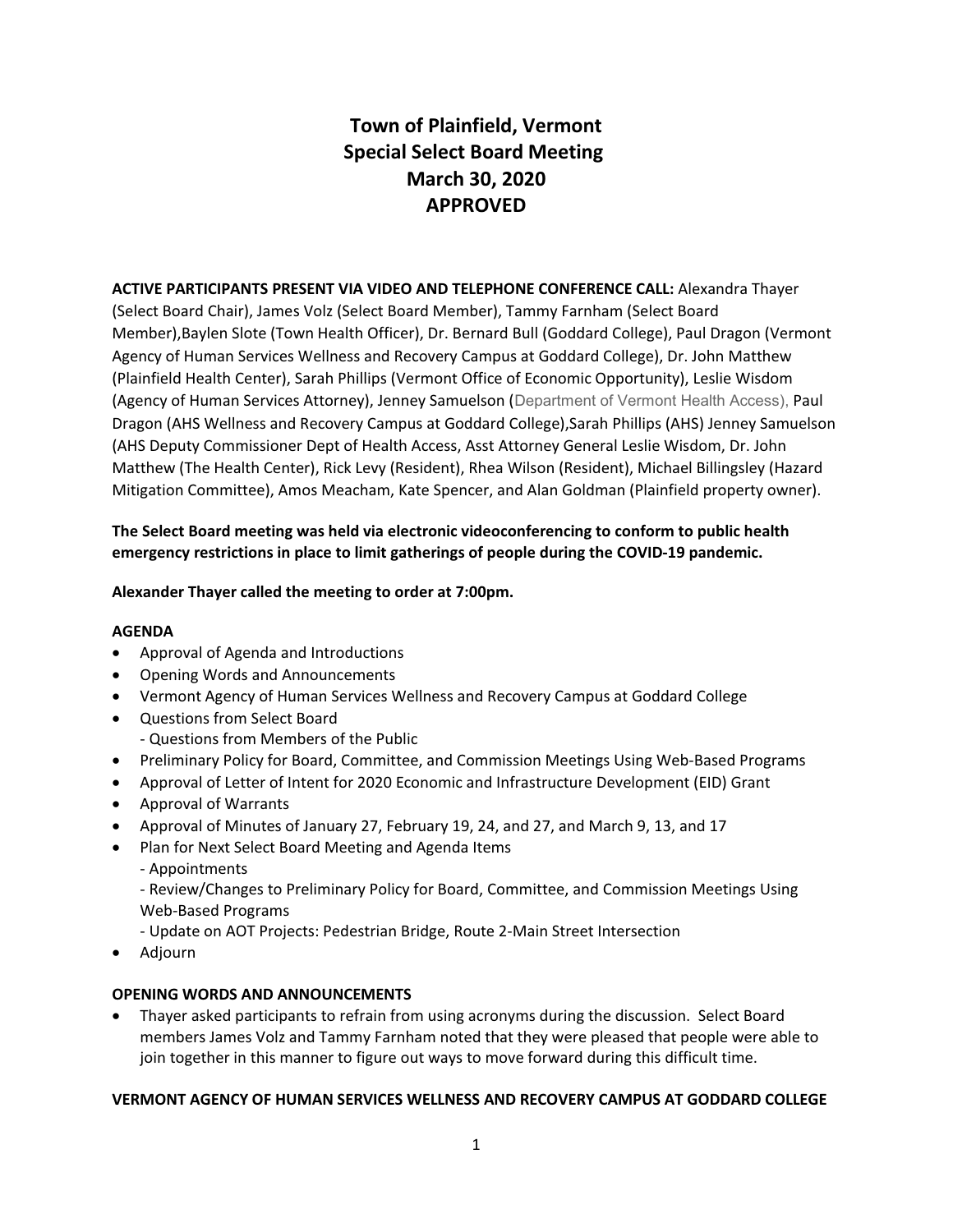- · Paul Dragon, Vermont Agency of Human Services Wellness and Recovery Campus at Goddard College, provided an overview of the new Wellness and Recovery Campus at Goddard College project. The campus will serve as a quarantine facility for individuals recovering from the virus that causes COVID-19 who are homeless, differently abled or disabled, experiencing mental health conditions, children in Department of Children and Families custody, and family units. Dragon noted that the Plainfield Health Center will be a partner in the project and detailed how the campus will be set up for the new residents coming onsite.
- · Dr. John Matthew, MD, director of the Plainfield Health Center, explained the role that the Health Center will play in the project, including medical, pharmacy, counseling, and other services as necessary.
- · Sarah Phillips, director of the Vermont Office of Economic Opportunity, expressed her appreciation to Plainfield, the Health Center, and Goddard College for helping to meet the needs of the individuals who will temporarily reside at the Goddard College campus.

# **QUESTIONS FROM SELECT BOARD**

# **- QUESTIONS FROM MEMBERS OF THE PUBLIC**

· Discussion included: the number of recovering individuals the campus can accommodate; the effect the project will have on Goddard's immediate neighbors; the potential of recovering individuals leaving the campus and spreading the COVID-19 virus to Plainfield residents; the EarthWalk program currently placed on hold; testing staff who interact with recovering individuals and return to their homes each evening; recovering individuals who are homeless potentially staying in Plainfield; whether an order can be put in place to enforce quarantining those who have tested positive; concern over shared resources, such as the road going through the Goddard campus to the apartment complex beyond and the shared water lines; liability issues for the Town of Plainfield and/or Goddard College; the huge influx of COVID-19 positive people in one small place; onsite security at the campus; Goddard's infrastructure capacity to manage the number of recovering individuals who will be present; how the Town of Plainfield was consulted about basing the program at Goddard College; how security can be enforced to keep recovering individuals from leaving the campus; the undemocratic nature of the State's decision to house this program in Plainfield; the speed with which plans to locate the program at Goddard College has come together; the fact that siting the program at Goddard College is not contingent on Plainfield Select Board approval; the safety of the larger community beyond Plainfield being at stake; the need for a written-out rationale as to why the Goddard campus is needed for this; and objection to the need for authorities to prescribe mandatory quarantines.

# **APPROVAL OF LETTER OF INTENT FOR 2020 ECONOMIC AND INFRASTRUCTURE DEVELOPMENT (EID) GRANT**

· **Volz made a motion to allow Thayer to sign and send in the letter of interest for the 2020 Economic and Infrastructure Development grant on behalf of the Select Board. The motion was approved by a roll call vote with Select Board members Volz, Farnham, and Thayer voting in the affirmative.** 

# **PRELIMINARY POLICY FOR BOARD, COMMITTEE, AND COMMISSION MEETINGS USING WEB-BASED PROGRAMS**

· Thayer asked Volz and Farnham to vote on a preliminary policy for board, committee, and commission meetings using web-based programs. **Volz made a motion to approve the preliminary policy for board, committee, and commission meetings using web-based programs as drafted by**